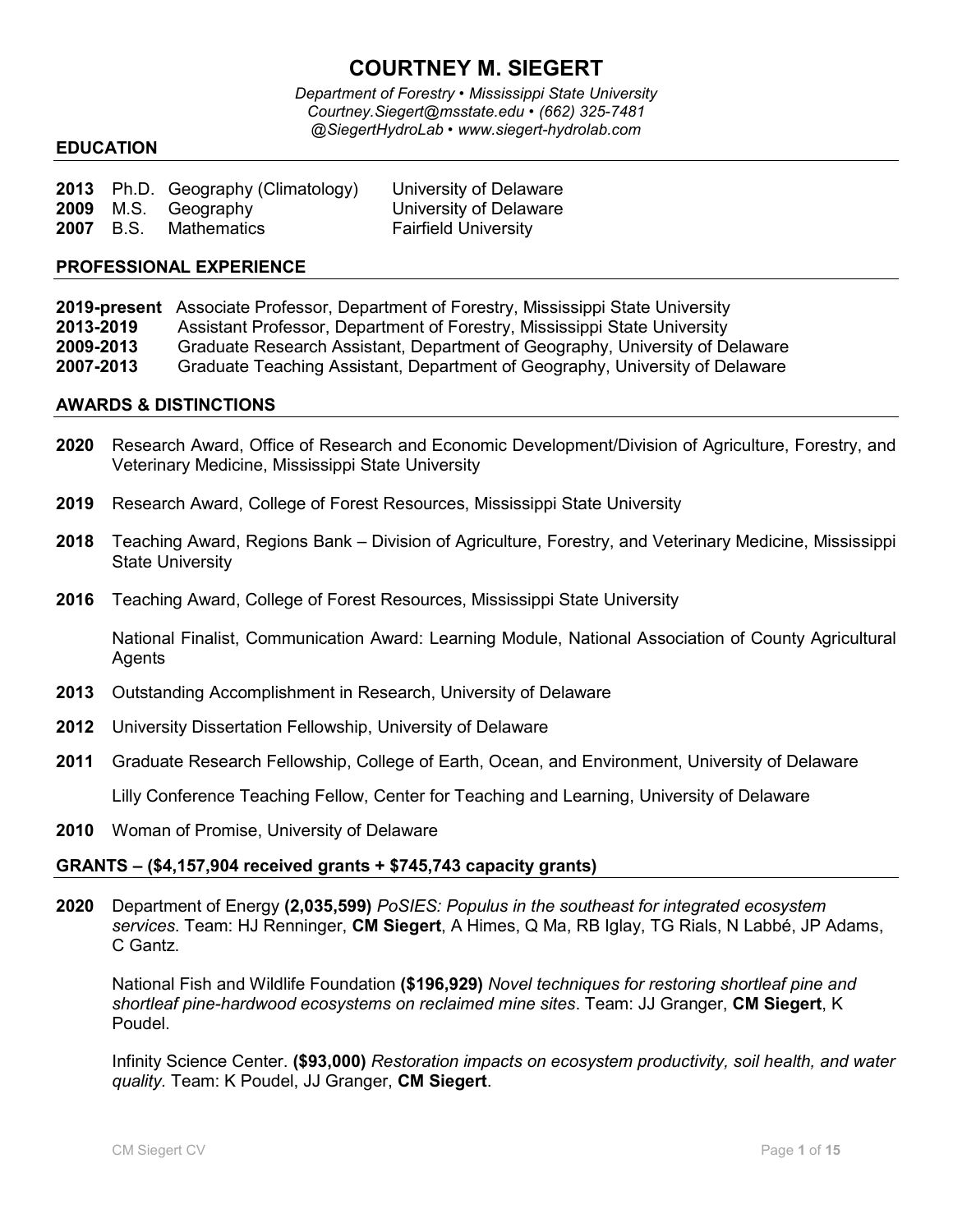**2019** College of Forest Resources/Forest and Wildlife Research Center Undergraduate Research Scholars Program, Mississippi State University. **(\$3,000)** *Bark-Fire Interactions: do differences in bark water retention and storage impact tree species ability to survive fire?* Team: **CM Siegert**, A Ilek, A Wade.

Norbord, MS LLC. **(\$1,000)** *Understanding impacts of climate change on forest ecosystems*. Team: **CM Siegert**.

McIntire-Stennis Capacity Grant, National Institute of Food and Agriculture, United States Department of Agriculture. MISZ-032100 (**\$276,187, requested**) Disturbance impacts to forest hydrology and biogeochemistry in the southeastern United States. 2019-2023. Team: **CM Siegert**

**2018** Agriculture and Food Initiative, United States Department of Agriculture. (**\$1,000,000**) *Advancing Populus Pathways in the Southeast*. #9500070302. 2018-2023. Team: TG Rials, N Labbé, RR Rousseau, HJ Renninger, **CM Siegert**, JP Adams, C Gantz.

Agriculture and Food Initiative, United States Department of Agriculture. (**\$484,328**). *Multifunctional ecosystems: Nitrogen mitigation by short rotation woody crops in the Lower Mississippi Alluvial Valley*. #2018-67020-27934. 2018-2022. Team: HJ Renninger, **CM Siegert**, RR Rousseau.

College of Forest Resources/Forest and Wildlife Research Center Undergraduate Research Scholars Program, Mississippi State University. **(\$3,000)** *Short rotation woody crop impacts to water budgets.* Team: **CM Siegert**, AJ Lowery.

Norbord, MS LLC. **(\$1,000)** *Understanding impacts of climate change on forest ecosystems*. Team: **CM Siegert**.

**2017** College of Forest Resources/Forest and Wildlife Research Center Undergraduate Research Scholars Program, Mississippi State University. **(\$3,000)** *Are stemflow nutrient additions a lifeline to soil and microbial communities following fire in upland oak forests?* Team: **CM Siegert**, MA Burton.

National Science Foundation. **(\$227,493)** *EAGER: Quantifying the effects of a fungus-mediated termite and bark beetle interaction on wood decomposition.* DEB-1660346. 2017-2019. Team: JJ Riggins, NA Clay, **CM Siegert**, JD Tang.

Norbord, MS LLC. **(\$1,000)** *Understanding impacts of climate change on forest ecosystems*. Team: **CM Siegert**.

- **2016** College of Forest Resources/Forest and Wildlife Research Center Undergraduate Research Scholars Program, Mississippi State University. **(\$5,000)** *Assessing impacts of best management practices on water quality in the Catalpa Creek Watershed.* Team: **CM Siegert**, HR Burton.
- *2015* Department of Biochemistry, Molecular Biology, Entomology, & Plant Pathology, Mississippi State University. (**\$2,000**) *High-throughput fungal sequencing and biogeochemistry to describe trophic cascade during blue stain-catalyzed decomposition of bark beetle killed wood.* Team: JJ Riggins, NA Clay, **CM Siegert**.

Faculty Travel Grant, Southeastern Conference Academic Consortium (**\$1,250**). Team: **CM Siegert**, R Keim.

Institute for Genomics, Biocomputing & Biotechnology, Mississippi State University. (**\$5,000**) *Highthroughput fungal sequencing and biogeochemistry to describe trophic cascade during blue staincatalyzed decomposition of bark beetle killed wood.* Team: JJ Riggins, NA Clay, **CM Siegert**, JD Tang.

Office of Research and Economic Development, Mississippi State University Cross-College Research Award. (**\$2,000**) *Towards a better understanding of decomposition processes in southern forests as influenced by complex interactions between environmental and biological factors.* Team: **CM Siegert**, JJ Riggins, NA Clay, JD Tang.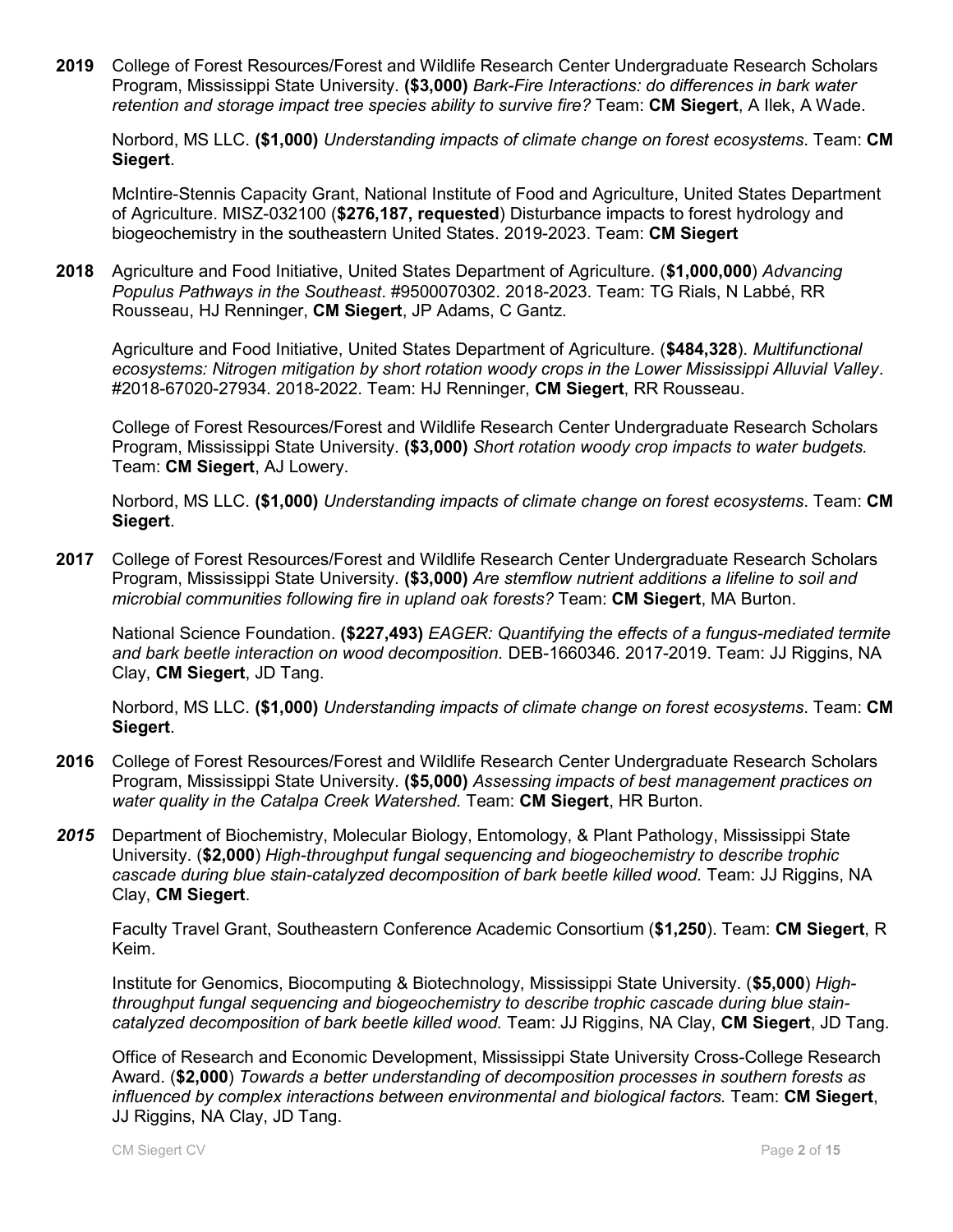**2014** College of Forest Resources/Forest and Wildlife Research Center Undergraduate Research Scholars Program, Mississippi State University. **(\$5,000)** *The influence of canopy-mediated hydrologic fluxes on understory microclimate, soil moisture, and coarse woody debris decomposition.* 2014-2016. Team: **CM Siegert**, LG Garrigues, JJ Riggins, NA Clay, JD Tang.

McIntire-Stennis Capacity Grant, National Institute of Food and Agriculture, United States Department of Agriculture. MISZ-069390 (**\$469,556, requested**) *Response of canopy-derived hydrologic and nutrient fluxes in southeastern forests to natural and anthropogenic disturbances*. 2014-2018. Team: **CM Siegert**.

Weyerhaeuser NR Company. (**\$75,000**). *Optimization of southeastern forest biomass crop production: a watershed scale evaluation of the sustainability and productivity of dedicated energy crop and woody biomass operations*. 2013-2017. Team: **CM Siegert**.

**2012** Mather Graduate Research Award, Department of Geography, University of Delaware. (**\$500**) Using tree cores to reconstruct site history in a deciduous forest. Team: **CM Siegert**, F Zhang, DF Levia.

National Science Foundation. (**\$13,805**) Doctoral Dissertation Research: Synoptic climatological approaches to assessing subcanopy hydrologic and nutrient fluxes in a temperate deciduous forest. BCS-1233592. 2012-2014. Team: **CM Siegert**, DF Levia.

- **2011** RAISE Research Ethics Fellowship Grant, University of Delaware. (**\$1,000**)
- **2010** Professional Development Award, University of Delaware. (**\$500**)
- **2009** Professional Development Award, University of Delaware. (**\$500**)

# **PUBLICATIONS<sup>1</sup>**

#### *Peer Reviewed – 17 manuscripts*

- 1. Babl E††, Alexander HD, **Siegert CM**, Willis JL. 2020. Could canopy, bark, and leaf litter traits of encroaching non-oak species influence future flammability of upland oak forests? *Forest Ecology and Management*, 117731.
- 2. Linhoss AC, **Siegert CM**. 2020. Calibration reveals limitations in modeling rainfall interception at the storm scale. *Journal of Hydrology* 54: 124624.
- 3. Limpert KE†† , **Siegert CM**. 2019. Interspecific differences in canopy-derived carbon and nitrogen in an upland oak-hickory forest. *Forests* 10: 1121.
- 4. Hornslein N†† , **Siegert CM**, Renninger HJ. 2019. Changes in physiological functioning in loblolly pine trees undergoing bark beetle simulated mortality. *Forest Science* 65: 312-323.
- 5. Hornslein N†† , **Siegert CM**, Renninger HJ. 2019. Physiological response of mid-canopy sweetgum trees to overstory loblolly pine mortality. *Trees – Structure and Function* 33: 139-151.
- 6. Siegert CM, Drotar NA<sup>††</sup>, Alexander HD. 2019. Spatial and temporal variability of throughfall among oak and co-occurring non-oak tree species in an upland hardwood forest. *Geosciences* 9: 405.
- 7. Karwan, DL, Pizzuto JE, Aalto R, Marquard J, Harpold A, Skalak K, Bentham A, Levia DF, **Siegert CM**, Aufdenkampe A. 2018. Direct channel precipitation and storm characteristics influence short-term fallout radionuclide assessment of sediment sources. *Water Resources Research* 54: 4579-4594.
- 8. **Siegert CM**, Clay NA, Tang JD, Garrigues LG, Riggins JJ 2018. Indirect effects of bark beetle-generated dead wood on biogeochemical and decomposition processes after one year: the role of termites and bluestain fungus. *Oecologia* 188: 1209-1226.

 $\overline{a}$ 

**CM Siegert CV** Page **3** of **15** <sup>1</sup> ††Graduate Student, †Undergraduate Student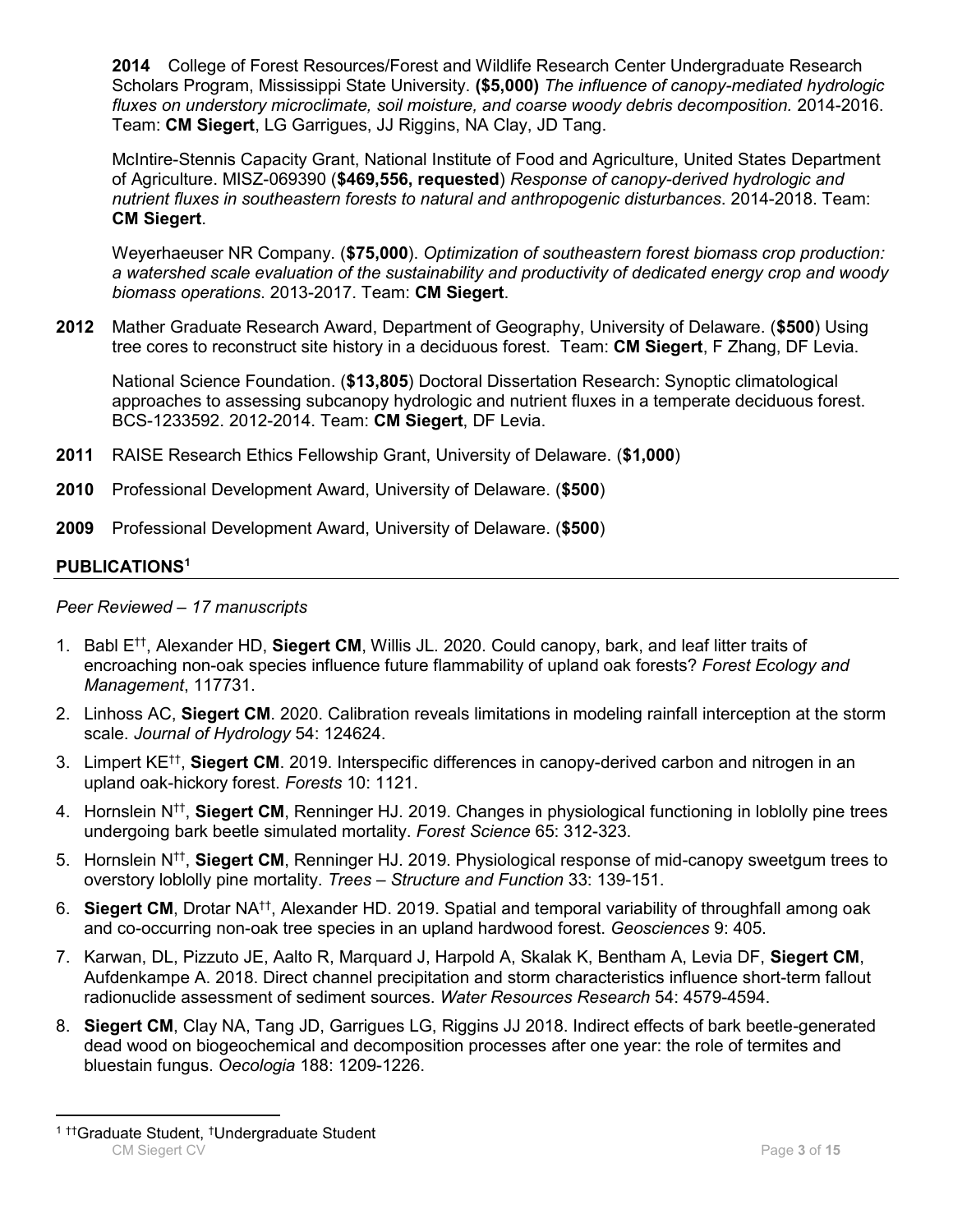- 9. **Siegert CM**, Leathers DJ, Levia DF. 2017. Synoptic typing: interdisciplinary application methods with three practical hydroclimatological examples. *Theoretical and Applied Climatology* 128: 603-621.
- 10. **Siegert CM**, Levia DF, Leathers DJ, Van Stan JT, Mitchell MJ. 2017. Do storm synoptic patterns affect biogeochemical fluxes from temperate deciduous forest canopies? *Biogeochemistry* 132: 273-292.
- 11. Karwan DF, **Siegert CM**, Levia DF, Pizzuto J, Marquard J, Aalto R, Aufdenkampe AK. 2016. Beryllium-7 wet deposition variation with storm height, synoptic classification, and tree canopy state in the mid-Atlantic USA. *Hydrological Processes* 30: 75-89.
- 12. Linhoss AC, **Siegert CM**. 2016. A comparison of five forest interception models using global sensitivity and uncertainty analysis. *Journal of Hydrology* 538: 109-116.
- 13. **Siegert CM**, Levia DF, Hudson SA††, Dowtin AL†† , Zhang F, Mitchell MJ. 2016. Small-scale topographic variability influences tree species distribution and canopy throughfall partitioning in a temperate deciduous forest. *Forest Ecology and Management* 359, 109:117.
- 14. **Siegert CM**, Levia DF. 2014. Seasonal and meteorological effects on differential stemflow funneling ratios for two deciduous tree species. *Journal of Hydrology* 519: 446-454.
- 15. Levia DF, Van Stan JT, **Siegert CM**, Inamdar SP, Mitchell MJ, Mage SM† , McHale PJ. 2011. Atmospheric deposition and corresponding variability of stemflow chemistry across temporal scales in a mid-Atlantic broadleaved deciduous forest. *Atmospheric Environment* 45: 3046-3054.
- 16. **Siegert CM**, Levia DF. 2011. Stomatal conductance and transpiration of co-occurring seedlings with varying shade tolerance. *Trees: Structure and Function* 25: 1091-1102.
- 17. Van Stan JT, **Siegert CM**, Levia DF, Scheick CE† . 2011. Effects of wind-driven rainfall on interception and stemflow generation between codominant tree species with differing crown characteristics. *Agricultural and Forest Meteorology* 151: 1277-1286.

# *Conference Proceedings, Peer Reviewed – 2 manuscripts*

- 1. **Siegert CM**, Limpert KE††, Drotar NA††, Siegle-Gaither ML††, Burton M† , Lowery JA††, Alexander HD. (Accepted). Effects of canopy structure on water: implications for changing forest composition. *Proceedings of the 20th Biennial Southern Silvicultural Conference*.
- 2. **Siegert CM**, Renninger HJ, Karunarathna AAS, Riggins JJ, Clay NA, Tang JD, Hornslein N, Chaney BL. 2018. Biogeochemical hotspots around bark-beetle killed trees. In Kirschman, Julia E., comp. 2018. *Proceedings of the 19th Biennial Southern Silvicultural Research Conference*. e-Gen. Technical Report SRS-234. Asheville, NC: U.S. Department of Agriculture Forest Service, Southern Research Station. 444 p.

*Conference Proceedings, Not Peer Reviewed – 7 manuscripts*

- 1. Linhoss A, **Siegert C**, Levia D. 2017. Calibration and comparison of forest canopy interception models. *Proceedings of the 2017 Mississippi Water Resources Conference*, p. 86.
- 2. **Siegert C**. 2017. Weather map classification as a tool for the hydroclimatological community. Proceedings of the 2017 *Mississippi Water Resources Conference*, p. 101.
- 3. Siegle-Gaither M<sup>††</sup>, **Siegert C**, Keim R. 2017. Using deuterium and oxygen-18 isotopes to understand stemflow generation mechanisms. *Proceedings of the 2017 Mississippi Water Resources Conference*, p. 19.
- 4. Limpert K†† , **Siegert C**, Karunarathna A. 2016. Ecological significance of phyllosphere leaf traits on throughfall hydrology, biogeochemistry and leaf litter among Quercus species in the southeastern United States. *Proceedings of the 2016 Mississippi Water Resources Conference*, p. 16.
- 5. Linhoss AC, **Siegert CM**. 2016. A comparison of five forest interception models using global sensitivity and uncertainty analysis. *Proceedings of the 2016 Mississippi Water Resources Conference*, p. 92.
- 6. **Siegert CM**, Limpert KE††, Karunarathna AAS. 2016. Interspecific ecological and meteorological controls on forest canopy-derived hydrology and biogeochemistry in the southeastern United States. *Proceedings of the 2016 Mississippi Water Resources Conference*, p. 116-128.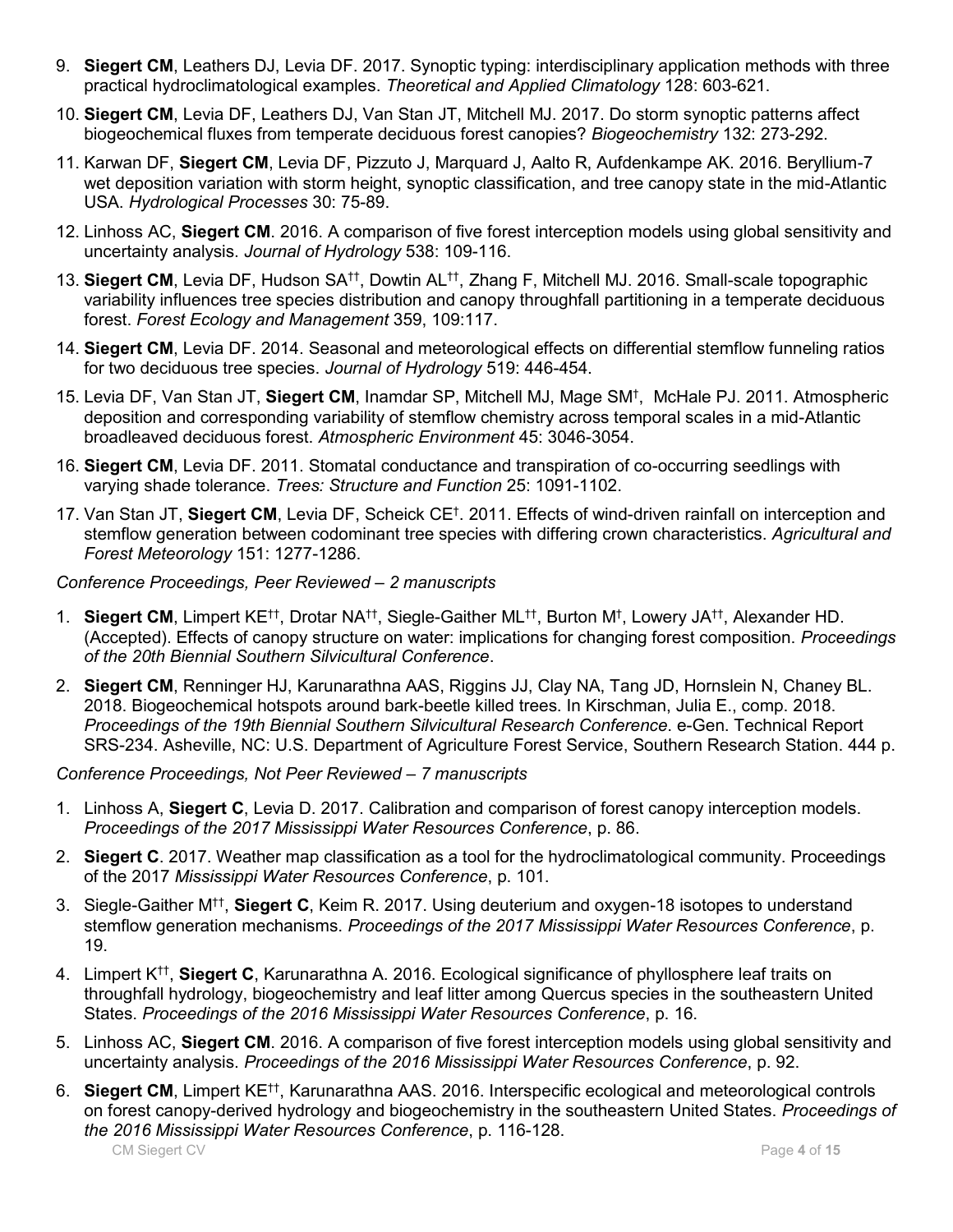7. Siegle-Gaither M<sup>††</sup>, **Siegert C**, Keim R. 2016 Using deuterium and oxygen-18 stable isotopes to understand mechanisms of stemflow generation as a function of tree species and climate. *Proceedings of the 2016 Mississippi Water Resources Conference*, p. 23.

*Book Chapters – 1 chapter*

1. **Siegert CM**. 2012. Delaware. In K.K. White and L.A. Duram (Eds.), America Goes Green [3 volumes]: An Encyclopedia of Eco-friendly Culture in the United States. Santa Barbara, ABC-Clio, 1237 p.

### **PRESENTATIONS**

#### *Oral Presentations – 26 presentations*

- 1. Kyaw TY††, Renninger HJ, **Siegert CM**. 2019. Determining which spectral bands are highly correlated with photosynthetic capacity of a poplar plantation. *Society of American Foresters*. October 30 – November 3. Louisville, Kentucky. Presenter: Kyaw.
- 2. Alexander HD, Nation R† , Izbicki B††, McDaniel JK††, Paulson A, Lashley MA, **Siegert CM**, McEwan RW. 2019. Fire impacts on oak acorn germination and early establishment and oak seedling growth relative to co-occurring competitors. *Ecological Society of America*. August 12-16. Louisville, Kentucky. Presenter: Alexander.
- 3. **Siegert CM**, Drotar NA††, Alexander HD, Burton M† , Lowery JA† . 2019. Water and nutrient availability in upland oak forests: species-specific response to prescribed fire. *Ecological Society of America*. August 12- 16. Louisville, Kentucky. Presenter: Siegert
- 4. Alexander HD, **Siegert M**, Izbicki B††, Paulson A, Nation R† , Denny G, Babl E††, McDaniel J††, Lashley M, Drotar N††, Frey B, McEwan R. 2019. Prescribed fire, oak regeneration, and future forest flammability. *Fire in Eastern Oak Forests*. July 23-25. State College, Pennsylvania. Presenter: Alexander.
- 5. Siegert CM, Limpert KE<sup>††</sup>, Drotar NA<sup>††</sup>, Siegle-Gaither ML<sup>††</sup>, Alexander HD. 2019. Effects of canopy structure on water and nutrient cycles: Implications for changing forest composition in the Central Hardwoods. 20*th Biennial Southern Silvicultural Research Conference*. March 13-14. Shreveport, Louisiana. Presenter: Siegert.
- 6. Babl E††, Alexander HD, **Siegert CM**, Willis JL, Berry AI. 2018. Do mesophyte canopy, bark, and leaf litter traits drive future flammability of upland oak forests? *Ecological Society of America*. August 6 – 9. New Orleans, Louisiana. Presenter: Babl. *Invited*.
- 7. Drotar NA†† , **Siegert CM**, Alexander HD, Varner JM. 2018. Impacts of oaks vs mesophytes on water partitioning in relation to prescribed burning in an upland oak forest. *Ecological Society of America*. August 6 – 9. New Orleans, Louisiana. Presenter: Drotar. *Invited*.
- 8. **Siegert CM**, Clay NA, Tang JD, Garrigues LG, Riggins JJ. 2018. Short-term carbon and nitrogen dynamics of coarse woody debris decomposition: interactions among bark beetles and fungi [and subterranean termites]. *Ecological Society of America*. August 6 – 9. New Orleans, Louisiana. Presenter: Siegert.
- 9. Morin C††, Tang J, **Siegert C**, Little N, Riggins J, Clay N. 2018. Ant and detrital communities impacted by bluestain fungi (Ascomycota: Ophiostomatoid) inoculation in coarse woody debris. *College of Applied and Natural Sciences Research Day, Louisiana Tech University*. April 12. Ruston, LA. Presenter: Morin.
- 10. Dearing NA††, Krishnan N, Clay NA, Tang J, **Siegert CM**, Riggins JJ. 2018. Physiological effects on native subterranean termites from feeding on wood infected with blue-stain fungi. *Southern Appalachian Forest Entomology and Pathology Seminar*. March 3. Crossnore, NC. Presenter: Dearing.
- 11. Siegert CM, Renninger H, Karunarathna S, Hornslein N, Riggins J, Clay N, Tang J, Chaney B<sup>†</sup>, Drotar N<sup>††</sup>. 2017. Biogeochemical hotspots following a simulated tree mortality event of southern pine beetle. *American Geophysical Union Annual Meeting*. December 11-15. New Orleans, Louisiana. Presenter: Siegert.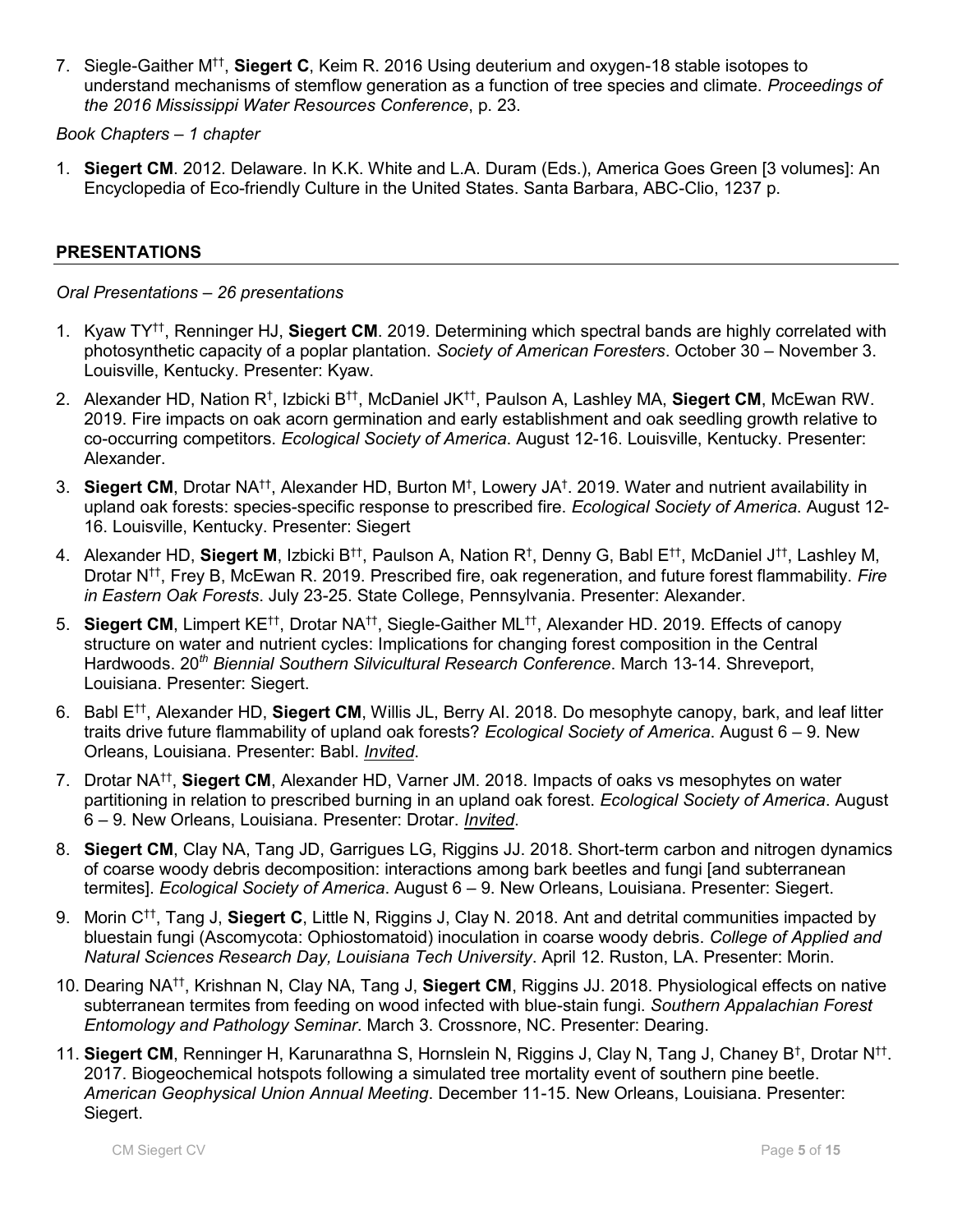- 12. Alexander HD, **Siegert C**, Lashley M, Izbicki B††, Babl E ††, Arthur M. 2017. Prescribed fire, oak regeneration, and future forest flammability. *Sustaining Oak Forests in the 21st Century through Sciencebased Management*. Knoxville, Tennessee. October 24 – 26. Presenter: Alexander.
- 13. Alexander HD, **Siegert CM**. 2017. Mesophication of eastern oak forests: vulnerability and resilience with the loss of fire disturbances. *Oak Woodlands and Forest Fire Consortium.* Webinar. October 10. <http://www.oakfirescience.com/events-webinars-source/2017/9/18/dr-heather-alexander-webinar> Presenter: Alexander.
- 14. Riggins JJ, Clay NA, **Siegert CM**, Tang J. 2017. Unlikely partners: Bark Beetles, Ophiostomatoid fungi, and subterranean termites. *International Union of Forestry Research Organizations: Forest Insects and Pathogens in a changing environment: ecology, monitoring, and genetics*. September 12. Thessaloniki, Greece. Presenter: Riggins.
- 15. Linhoss AC, **Siegert CM**. 2017. Calibration and comparison of forest canopy interception models. *Mississippi Water Resources Conference*. April 11-12. Jackson, Mississippi. Presenter: Linhoss.
- 16. **Siegert CM**. 2017. Weather map classification as a tool for the hydroclimatological community. *Mississippi Water Resources Conference*. April 11-12. Jackson, Mississippi. Presenter: Siegert.
- 17. Siegert CM, Renninger HJ, Karunarathna S, Riggins JJ, Clay NA, Tang JT, Hornslein N<sup>†</sup>, Chaney BL<sup>††</sup>. 2017. Biogeochemical hotspots around bark beetle-killed trees: carbon sinks or carbon sources? *19th Biennial Southern Silvicultural Research Conference*. March 14-15. Blacksburg, Virginia. Presenter: Siegert.
- 18. Clay NA, Little NS, **Siegert CM**, Tang J, Riggins JJ. 2016. Interactions among bark beetles, blue stain fungi, and termites: Impacts on decomposition and diversity. *International Congress of Entomology*. September 25-30. Orlando, Florida. Presenter: Clay.
- 19. Karwan D, Pizzuto J, Aalto R, Marquard J, Aufdenkampe A, Bentham A, Skalak K, Levia D, **Siegert C**. 2016. Short-term fallout radionuclide ratios and mass balance identify new suspended sediments of channel origin and importance of catchment flowpath. *European Geophysical Union*. April 17-22. Vienna, Austria. Presenter: Karwan.
- 20. **Siegert CM**, Limpert KE††, Karunarathna SSA. 2016. Interspecific ecological and meteorological controls on forest canopy-derived hydrology and biogeochemistry in the southeastern United States. *Mississippi Water Resources Conference*. April 5-6. Jackson, Mississippi. Presenter: Siegert.
- 21. Karwan DF, **Siegert CM**, Levia DF, Pizzuto J, Marquard J, Aalto R, Aufdenkampe A. 2015. Short-term fallout radionuclide ratios and mass balance identify new suspended sediments of channel origin. *American Geophysical Union Annual Meeting*. December 14-18. San Francisco, California. Presenter: Karwan.
- 22. Riggins J, Clay N, Little N, **Siegert C**, Tang J, Gamblin L† . 2015. Hitchhiker or harbinger: where do bluestain fungi fit in forest food webs? *Entomological Society of America Annual Meeting*. November 15-18. Minneapolis, Minnesota. Presenter: Riggins.
- 23. Gordon J, Henderson J, Bailey B, Bales D, Dicke S, Hughes G, Kushla J, Rousseau R, Self B, **Siegert C**, Willis J. 2015. Climate change education in forestry extension: a case study from Mississippi. *International Society of Forest Resource Economics*. Vancouver, British Columbia, May 31-June 2. Presenter: Gordon.
- 24. Henderson J, Gordon J, Dicke S, Hughes G, Kushla J, Self B, **Siegert C**, Grebner D, Khanal P††. 2015. Climate change related extreme weather events and risk management options for family forests. *99th Annual Meeting and Professional Improvement Conference of the National Association of County Agricultural Agents*. July 20-24. Mobile, Alabama. Presenter: Henderson.
- 25. **Siegert CM**, Levia DF, Leathers DJ. 2012. Using synoptic climatology to forecast forest subcanopy hydrologic flux. *Annual Meeting Association of American Geographers*. February 24-28. New York, New York. Presenter: Siegert.
- 26. **Siegert C**, Karwan D, Levia D, Van Stan J, Inamdar S, Mitchell M, McHale P, Price A, Scheick C, Lepori-Bui M. 2011. Subcanopy hydrologic and solute fluxes as influenced by vegetation, seasonality, and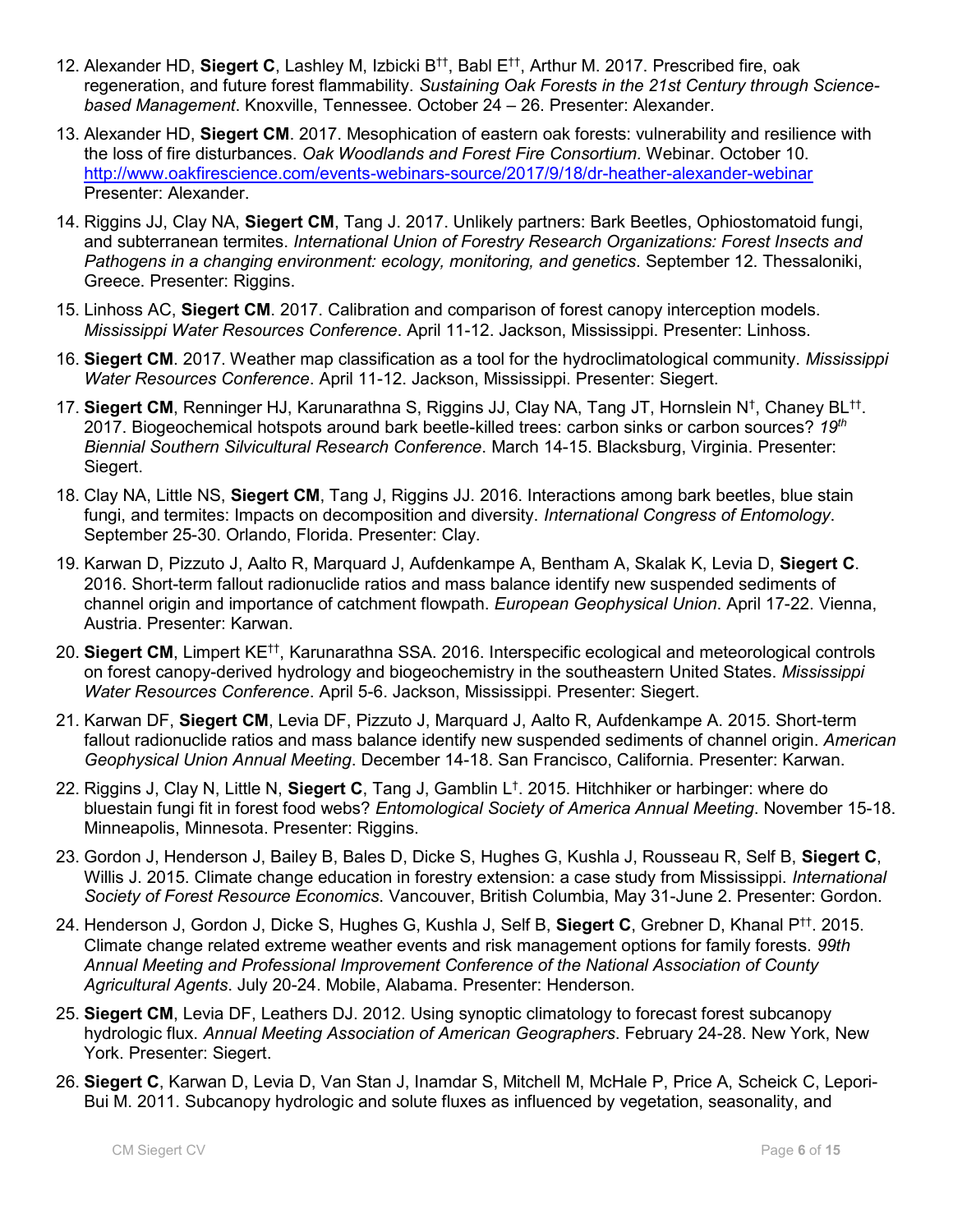meteorology at a CZO satellite site in Fair Hill, MD. *SoilTrEC- Designing an International Observatory Network*. November 9-11. University of Delaware, Newark, Delaware. Presenter: Siegert.

# *Poster Presentations – 65 posters*

- 1. McAndrew K††, Clay N, **Siegert C**, Tang J, Riggins J. 2019. Emergent methods for estimating invertebrate biodiversity in dead wood. *Entomological Society of America.* November 17-20. St. Louis, Missouri. Poster.
- 2. Kruckeberg W†† , **Siegert C**, Alexander H, Granger J. 2019. Impacts of prescribed fire on soil erosion potential in northern Mississippi. *Ecological Society of America.* August 12-16. Louisville, Kentucky.
- 3. Kyaw TY††, Renninger H, **Siegert C**, Rousseau R. 2019. Nitrogen mitigation potential of short rotation woody crops in riparian areas of Lower Mississippi Alluvial Valley. *Ecological Society of America.* August 12-16. Louisville, Kentucky.
- 4. Leonard L††, Renninger HJ, Alexander HD, **Siegert CM**, Rousseau RJ. 2019. Using physiological parameters to refine estimates of short rotation poplar performance and productivity. *Ecological Society of America.* August 12-16. Louisville, Kentucky.
- 5. McDaniel JK††, Alexander HD, **Siegert CM**, Lashley MA. 2019. Mesophication of upland oak forests: shifting species composition alters fuelbed flammability. *Ecological Society of America.* August 12-16. Louisville, Kentucky.
- 6. McDaniel JK††, Alexander HD, **Siegert CM**, Lashley MA. 2019. Shifting species composition of upland oak forests alters fuelbed flammability. *Fire in Eastern Oak Forests*. July 23-25. State College, Pennsylvania.
- 7. Lowery, JA† , **Siegert CM**, Renninger HJ, Rousseau R. 2019. Hydrological effects of short rotation woody crops. *Mississippi State University Undergraduate Research Symposium*. April 16. Mississippi State, Mississippi.
- 8. Drotar NA†† , **Siegert C**, Alexander H, Granger J. 2019. Comparing the effects of fire on water use in oak and mesophytic species. *Southern Hardwood Forest Research Group Meeting.* April 25, 2019. Stoneville, Mississippi. Poster.
- 9. Kruckeberg W†† , **Siegert C**, Alexander H, Granger J. 2019. Impacts of prescribed fire on erosion potential in upland hardwood forests. *Southern Hardwood Forest Research Group Meeting.* April 25, 2019. Stoneville, Mississippi. Poster.
- 10. Kyaw TY††, Renninger H, **Siegert C**, Rousseau R. 2019. Survival and growth performance of short rotation woody crops in the Lower Mississippi Alluvial Valley. *Southern Hardwood Forest Research Group Meeting.* April 25, 2019. Stoneville, Mississippi. Poster. 2<sup>nd</sup> Place, Student Poster Competition.
- 11. Leonard L††, Renninger HJ, Alexander HD, **Siegert CM**, Rousseau RJ. 2019. Using physiological parameters to refine estimates of short rotation poplar performance and productivity. *Southern Hardwood Forest Research Group Meeting.* April 25, 2019. Stoneville, Mississippi. Poster.
- 12. Drotar NA†† , **Siegert C**, Alexander H, Granger J. 2019. Effects of prescribed burning on canopy structure and water partitioning in an upland oak forest. *Quarterly Meeting of the Society of American Foresters Mississippi Loblolly Chapter.* April 4, 2019. Starkville, Mississippi. Poster. (Invited)
- 13. Kruckeberg W†† , **Siegert C**, Alexander H, Granger J. 2019. Impacts of prescribed fire on erosion potential in upland hardwood forests. *Quarterly Meeting of the Society of American Foresters Mississippi Loblolly Chapter.* April 4, 2019. Starkville, Mississippi. Poster. (Invited)
- 14. Kyaw TY††, Renninger H, **Siegert C**, Rousseau R. 2019. Multifunctional ecosystems: nitrogen mitigation by short rotation woody crops in the Lower Mississippi Alluvial Valley. *Quarterly Meeting of the Society of American Foresters Mississippi Loblolly Chapter.* April 4, 2019. Starkville, Mississippi. Poster. (Invited)
- 15. Drotar NA†† , **Siegert C**, Alexander H, Granger J. 2019. Effects of prescribed burning on canopy structure and water partitioning in an upland oak forest. 20*th Biennial Southern Silvicultural Research Conference*. March 13-14. Shreveport, Louisiana. Poster.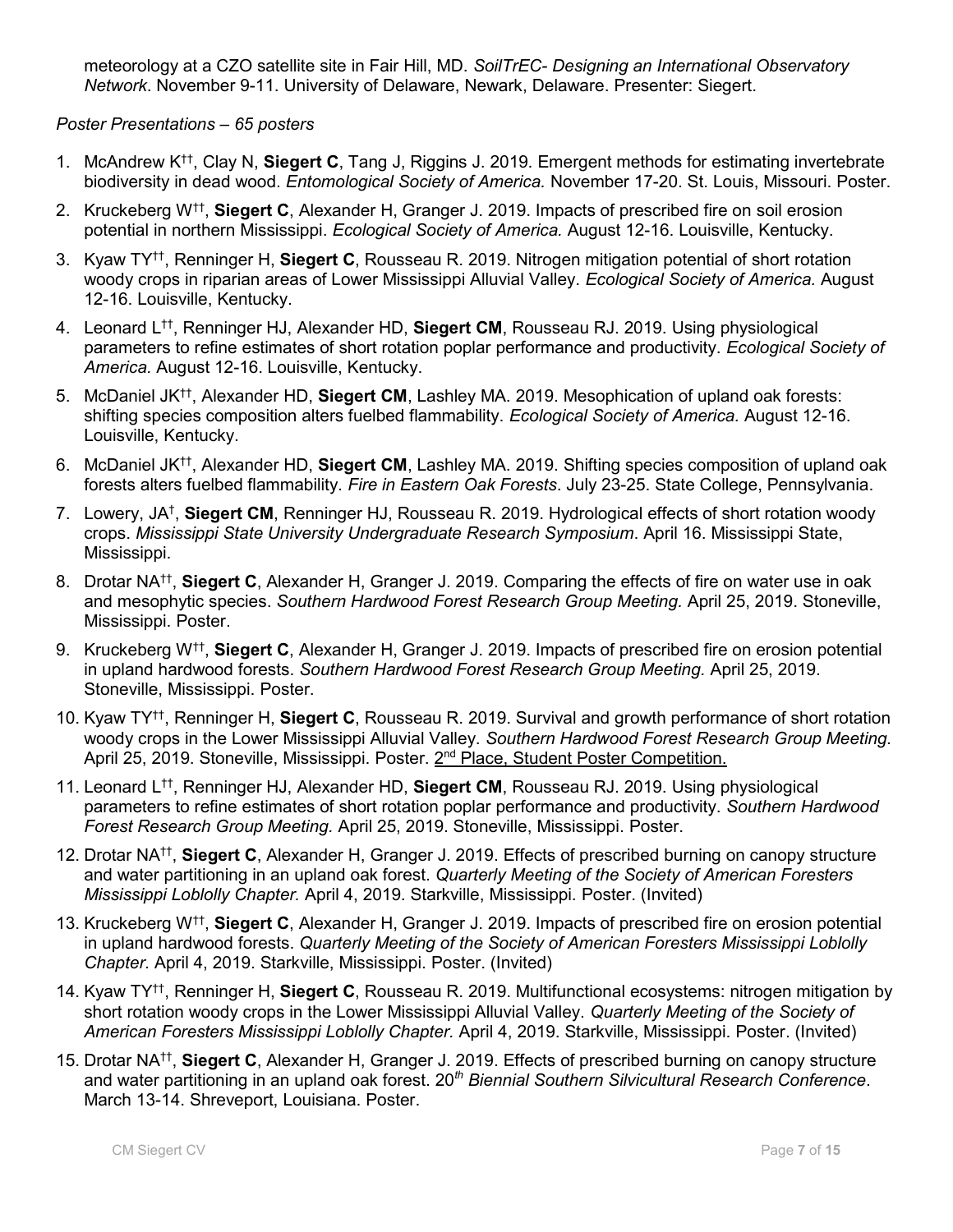- 16. Kruckeberg W†† , **Siegert C**, Alexander H, Granger J. 2019. Impacts of prescribed fire on erosion potential in upland hardwood forests. 20*th Biennial Southern Silvicultural Research Conference*. March 13-14. Shreveport, Louisiana. Poster.
- 17. Hudson S††, Llorens P, **Siegert CM**, Dowtin AL, Van Stan JT, Levia DF. 2018. Stemflow infiltration and soil water potential dynamics on a forested hill-slope in the Mid-Atlantic US. *American Geophysical Union Annual Meeting*. December 10-14. Washington, DC. Poster.
- 18. **Siegert CM**, Limpert KE††, Drotar NA††, Siegle-Gaither††, Alexander HD. 2018. Effects of canopy structure on water and nutrient cycling: implications for changing forest composition. *American Geophysical Union Annual Meeting*. December 10-14. Washington, DC. Poster.
- 19. McDaniel JK††, Alexander HD, **Siegert CM**, Lashley MA. 2018. Mesophication of upland oak forests: Impact on flammability through changes in leaf litter and fuel bed traits. *Ecological Society of America*. August 6 – 9. New Orleans, Louisiana. Poster.
- 20. Morrin CM††, Tang JD, **Siegert CM**, Little N, Riggins JJ, Clay NA. 2018. Bluestain fungi (Ascomycota: Ophiostomatoid) increases ant diversity and mediates decomposer communities in coarse woody debris. *Ecological Society of America*. August 6 – 9. New Orleans, Louisiana. Poster.
- *21.* Burton MF† , **Siegert CM**, Alexander HD, Lashley M. 2018. Changes to soil properties following fire in upland oak forests. *MSU Undergraduate Research Symposium*. April 13. MS State, MS.
- 22. Britton M† , **Siegert C**, Limpert K††, Clay N. 2018. Input of invertebrate biomass following storm events links aboveground and belowground systems. *College of Applied and Natural Sciences Research Day,*  Louisiana Tech University. April 12. Ruston, LA. 1<sup>st</sup> Place, Undergraduate Poster Competition.
- 23. Drotar NA†† , **Siegert CM**, Alexander HD, Varner JM. 2018. Effects of prescribed burning on canopy structure and water partitioning in an upland oak forest. *Mississippi Water Resources Conference*. April 3- 4. Jackson, MS. 3<sup>rd</sup> Place, Student Poster Competition.
- 24. Babl EK††, Alexander HD, **Siegert CM**, Willis JL, Barry AI. 2018. Do mesophyte canopy and leaf litter traits drive future flammability of upland oak forests? *Annual Southern Hardwood Forest Research Group Meeting*. March 6. Stoneville, Mississippi. Poster.
- 25. Drotar†† N, **Siegert CM**, Alexander HD, Varner JM. 2018. Comparing the effects of fire on water use in oak and mesophytic species. *Annual Southern Hardwood Forest Research Group Meeting*. March 6. Stoneville, Mississippi. Poster.
- 26. McDaniel JK††, Alexander HD, **Siegert CM**, Lashley MA. 2018. Mesophication of upland oak forests: Impacts on flammability through changes in leaf litter and fuel bed traits. *Annual Southern Hardwood Forest Research Group Meeting*. March 6. Stoneville, Mississippi. Poster.
- 27. Babl EK††, Alexander HD, **Siegert CM**, Willis JL, Barry AI. 2017. Species specific mechanisms contributing to the mesophication of upland oak stands in the absence of fire. *American Geophysical Union Annual Meeting*. December 11-15. New Orleans, Louisiana. Poster.
- 28. Renninger HJ, Hornslein N, **Siegert CM**. 2017. Changes in water, nitrogen and carbon cycling in loblolly pine (*Pinus taeda* L.) during a mortality event. *American Geophysical Union Annual Meeting*. December 11-15. New Orleans, Louisiana. Poster.
- 29. Babl EK††, Alexander HD, **Siegert CM**, Willis JL, Barry AI. 2017. Species specific mechanisms contributing to the mesophication of upland oak forests. *Oak Symposium: Sustaining Oak Forests in the 21st Century through Science-based Management*. October 24 – 26. Knoxville, Tennessee. Poster.
- 30. Burton HR† , **Siegert CM**, Omer AR, Baker BH, Goodridge B. 2017. Assessing impacts of best management practices on water quality in the Catalpa Creek Watershed. *Mississippi State University*  Undergraduate Research Symposium. April 13. Mississippi State, Mississippi. Poster- 3<sup>rd</sup> Place, Arts and Humanities Category.
- CM Siegert CV **Page 8** of **15** 31. Webb WA† , Babl EK†† , **Siegert CM**, Alexander HD. 2017. Variations in post-precipitation leaf litter moisture among species in upland oak forests within the eastern U.S. *Mississippi State University Undergraduate Research Symposium.* April 13. Mississippi State, Mississippi. Poster.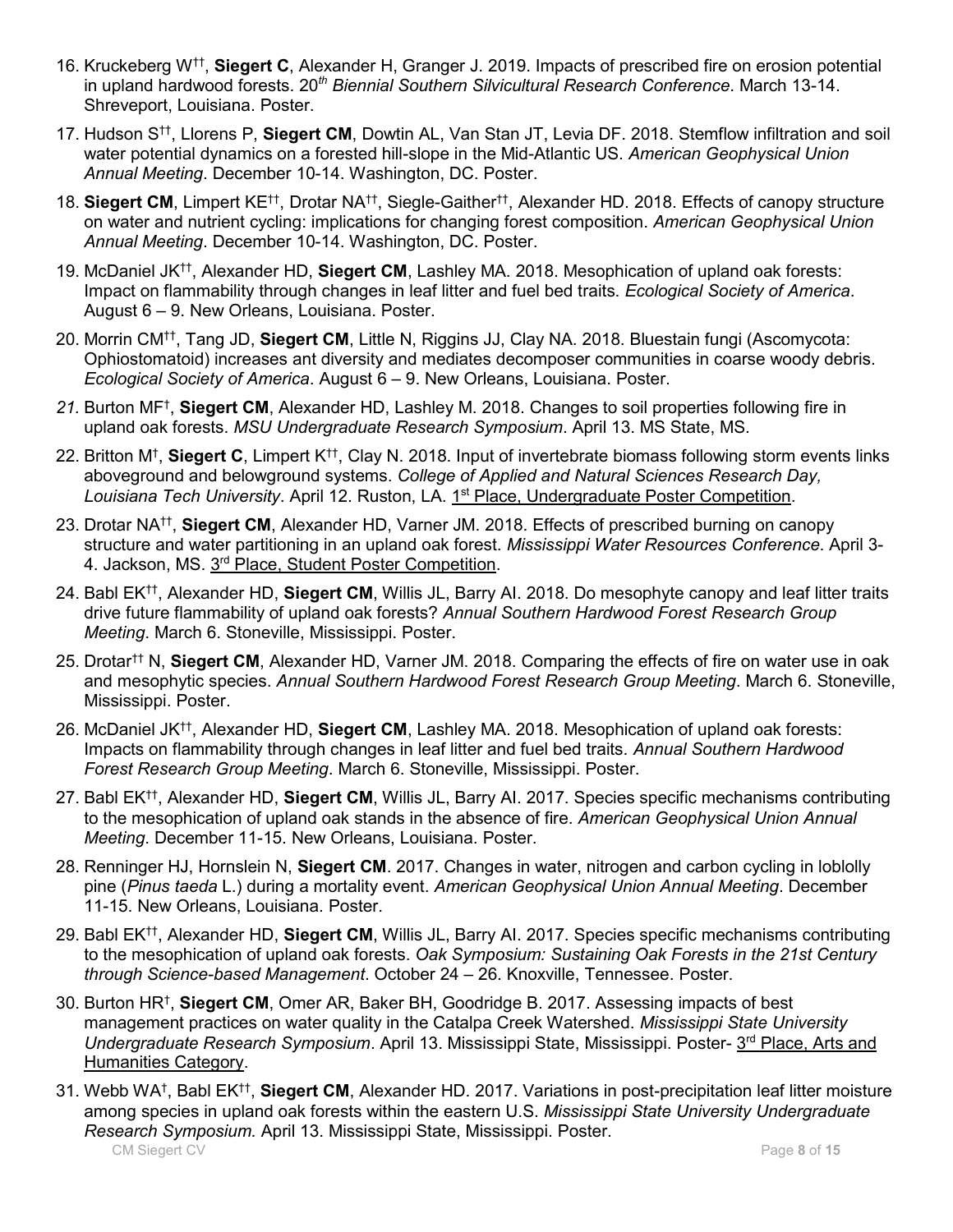- **32.** Siegle-Gaither ML<sup>††</sup>, Siegert CM, Keim RF. 2017. Using deuterium and oxygen-18 isotopes to understand stemflow generation mechanisms. *Mississippi Water Resources Conference*. April 11-12. Jackson, Mississippi. Poster- 1<sup>st</sup> Place, Student Poster Competition.
- 33. Babl EK††, Alexander HD, **Siegert CM**, Willis JL. 2017. Species specific mechanisms contributing to the mesophication of upland oak forests. *Association of Southeastern Biologists 78th Annual Meeting*. March 29 – April 1. Montgomery, Alabama. Poster.
- 34. Webb WA† , Alexander HD, **Siegert CM**. 2017. Species-specific leaf litter traits influence forest bed flammability. *Association of Southeastern Biologists 78th Annual Meeting*. March 29 – April 1. Montgomery, Alabama. Poster.
- 35. Siegle-Gaither ML<sup>††</sup>, Siegert CM, Keim RF. 2017. Using deuterium and oxygen-18 isotopes to understand stemflow generation mechanisms. *Mississippi State University Graduate Student Association Research*  Symposium. March 25. Mississippi State, Mississippi. Poster- 1<sup>st</sup> Place, Life and Biological Sciences and Engineering Category.
- 36. Babl EK††, Alexander HD, **Siegert CM**, Willis JL. 2017. Species specific mechanisms contributing to the mesophication of upland oak forests. *Southern Hardwood Forest Research Group Annual Meeting*. February 23. Stoneville, Mississippi. Poster.
- 37. Siegle-Gaither ML<sup>††</sup>, Siegert CM, Keim RF. 2017. Using deuterium and oxygen-18 isotopes to understand stemflow generation mechanisms. *Southern Hardwood Forest Research Group Annual Meeting*. February 23. Stoneville, Mississippi. Poster- 2<sup>nd</sup> Place, Student Poster Competition.
- 38. Bankston JB† , Alexander HD, **Siegert CM**. 2016. Hickory leaf litter alters decomposition rates in upland oak forests of the Southeastern U.S. *Society of American Foresters*. November 2-6. Madison, Wisconsin. Poster.
- 39. Garrigues LG† , **Siegert CM**, Riggins JJ, Clay NA. 2016. The influence of canopy-mediated hydrologic fluxes and understory microclimate on soil properties. *Ecological Society of America Annual Meeting*. August 7-12. Fort Lauderdale, Florida. Poster.
- 40. Landfield JC†† , **Siegert CM**. 2016. Measurements of hydrologic and biogeochemical fluxes of stemflow and soil quality from southern pine beetle outbreaks in southern forests. *Ecological Society of America Annual Meeting*. August 7-12. Fort Lauderdale, Florida. Poster.
- 41. Limpert KE†† , **Siegert CM**, Karunarathna S. 2016. Interspecific differences of throughfall hydrology, biogeochemistry, and leaf litter content among Quercus species in the Southeastern United States. *Ecological Society of America Annual Meeting*. August 7-12. Fort Lauderdale, Florida. Poster.
- 42. Siegle-Gaither ML<sup>††</sup>, Siegert CM, Keim R. 2016. Using deuterium and oxygen-18 stable isotopes to understand mechanisms of stemflow generation as a function of tree species and climate. *Ecological Society of America Annual Meeting*. August 7-12. Fort Lauderdale, Florida. Poster.
- 43. Bankston JB† , Alexander HD, **Siegert CM**. 2016. Hickory leaf litter alters decomposition rates in upland oak forests of the Southeastern U.S. *Mississippi State University Undergraduate Research Symposium*. April 15. Starkville, Mississippi. Poster.
- 44. Garrigues LG† , **Siegert CM**. 2016. The influence of throughfall partitioning on forest nutrient dynamics. *Mississippi State University Undergraduate Research Symposium*. April 15. Starkville, Mississippi. Poster.
- 45. Limpert KE†† , **Siegert CM**. 2016. Ecological significance of phyllosphere leaf traits on throughfall hydrology, biogeochemistry and leaf litter amount Quercus species in the southeastern United States. *Mississippi Water Resources Conference*. April 5-6. Jackson, Mississippi. Poster.
- 46. Siegle-Gaither ML<sup>††</sup>, Siegert CM, Keim R. 2016. Using deuterium and oxygen-18 stable isotopes to understand mechanisms of stemflow generation as a function of tree species and climate. *Mississippi Water Resources Conference*. April 5-6. Jackson, Mississippi. Poster.
- CM Siegert CV **Page 9** of **15** 47. Limpert KE†† , **Siegert CM**. 2016. Ecological significance of phyllosphere leaf traits on throughfall hydrology, biogeochemistry and leaf litter amount Quercus species in the southeastern United States. *Southern Hardwood Forest Research Group Annual Meeting*. February 18. Stoneville, Mississippi. Poster.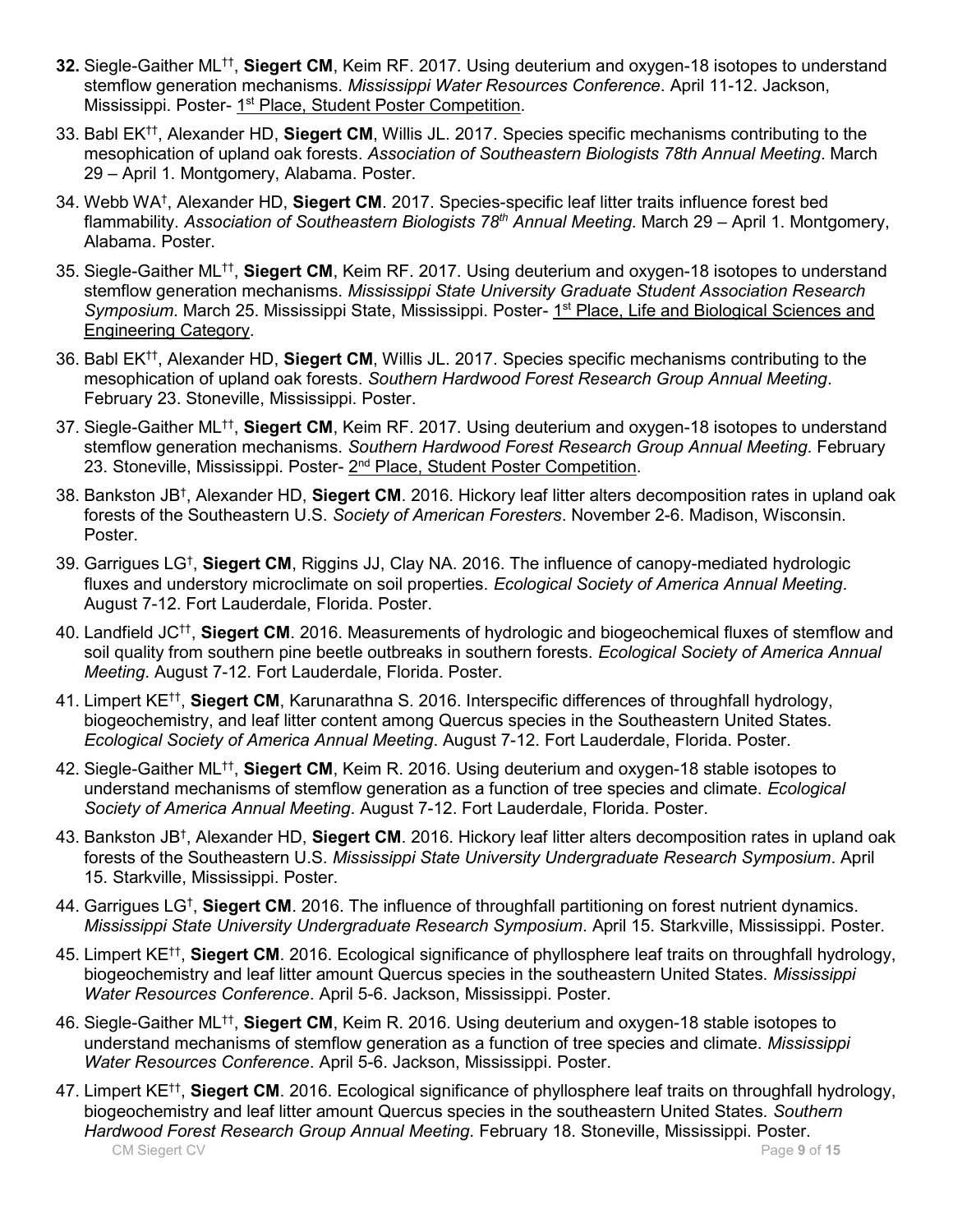- 48. Siegle-Gaither M††, Siegert CM, Keim R. 2016. Using deuterium and oxygen-18 stable isotopes to understand mechanisms of stemflow generation as a function of tree species and climate. *Southern Hardwood Forest Research Group Annual Meeting*. February 18. Stoneville, Mississippi. Poster.
- 49. **Siegert CM**, Levia DF, Dowtin A††, Hudson SA††, Linhoss AC. 2015. Using sensitivity analysis and finescale field measurements to understand how canopy interception models function. *American Geophysical Union Annual Meeting*. December 14-18. San Francisco, California. Poster.
- 50. Limpert K†† , **Siegert C**, Karunarathna S. 2015. Ecological significance of phyllosphere leaf traits on throughfall hydrology, biogeochemistry, and leaf litter among Quercus species in the southeastern United States. *Ecological Society of America Annual Meeting*. August 10-14. Baltimore, Maryland. Poster.
- 51. **Siegert C**, Limpert K††, Karunarathna S. 2015. Interspecific ecological and meteorological controls on forest canopy-derived hydrology and biogeochemistry in the southeastern United States. *Ecological Society of America Annual Meeting*. August 10-14. Baltimore, Maryland. Poster.
- 52. Karwan DF, **Siegert CM**, Levia DF, Pizzuto J, Marquard J, Aalto R, Aufdenkampe A. 2015. Why sediment fingerprinting must consider catchment hydrologic processes: Beryllium-7 event-scale variation in wet deposition and fluvial export on suspended sediment. *Gordon Research Conference on Catchment Science: Interactions of Hydrology, Biology & Geochemistry*. Andover, New Hampshire. June 14-19. Poster.
- 53. Henderson J, Gordon J, Dicke S, Hughes G, Kushla J, Self B, Willis J, **Siegert C**, Grebner D. 2015. Climate change related extreme weather events and risk management options for family forests. *European Seminar on Extension and Education and the Association for International Agricultural and Extension Education*. April 27-May 2. Wageningen, The Netherlands. Poster.
- 54. Garrigues L† , **Siegert C**, Riggins J, Clay N. 2015. The influence of canopy-mediated hydrologic fluxes & understory microclimate on soil properties. *Mississippi State University Undergraduate Research Symposium*. April 23. Mississippi State, Mississippi. Poster.
- 55. Gamblin L† , Clay N, Riggins J, **Siegert C**. 2015. Soil Respiration and Invertebrate Populations. *Mississippi State University Undergraduate Research Symposium*. April 23. Mississippi State, Mississippi. Poster.
- 56. Limpert K†† , **Siegert C**. 2015. The effects of marcescent leaves on throughfall hydrology, biogeochemistry, and leaf litter of Quercus species. *Southern Hardwood Forest Research Group Annual Meeting*. February 19. Stoneville, Mississippi. Poster.
- 57. **Siegert CM**, Levia DF, Leathers DJ, Van Stan JT, Mitchell MJ. 2014. Identifying patterns of forest hydrologic and biogeochemical fluxes using weather map classification in a Mid-Atlantic deciduous forest. *American Geophysical Union Annual Meeting*. December 15-19. San Francisco, California. Poster.
- 58. **Siegert CM**, Levia DF, Leathers DJ, Zhang F. 2013. Synoptic climatological approaches to assessing subcanopy hydrology and nutrient fluxes in a temperate deciduous forest. *Northeastern Ecosystem Research Cooperative Conference*. March 19-20. Saratoga Springs, New York. Poster.
- 59. Van Stan J, **Siegert CM**, Levia DF, Sheick CE. 2013. Differential stemflow generation due to crown structural interactions with wind-driven rainfall. *European Geosciences Union General Assembly.* April 7- 12. Vienna, Austria. Poster (Invited).
- 60. Karwan DL, Levia DF, **Siegert CM**, Pizzuto J. 2012. Beryllium-7 wet deposition in open precipitation and canopy throughfall. *American Geophysical Union Annual Meeting.* December 9-13. San Francisco, California. Poster.
- 61. **Siegert CM**, Levia DF, Leathers DJ. 2012. Synoptic climatological approaches to assessing subcanopy hydrologic and nutrient fluxes in a temperate deciduous forest. *American Geophysical Union Annual Meeting.* December 9-13. San Francisco, California. Poster.
- 62. Van Stan J, **Siegert CM**, Levia DF, Sheick CE. 2012. Effects of directional wind-driven rainfall on the spatial variability and magnitude of stemflow inputs to forest soils from co-dominant species of differing crown characteristics. *Annual Meeting Association of American Geographers*. February 24-28. New York, New York. Poster.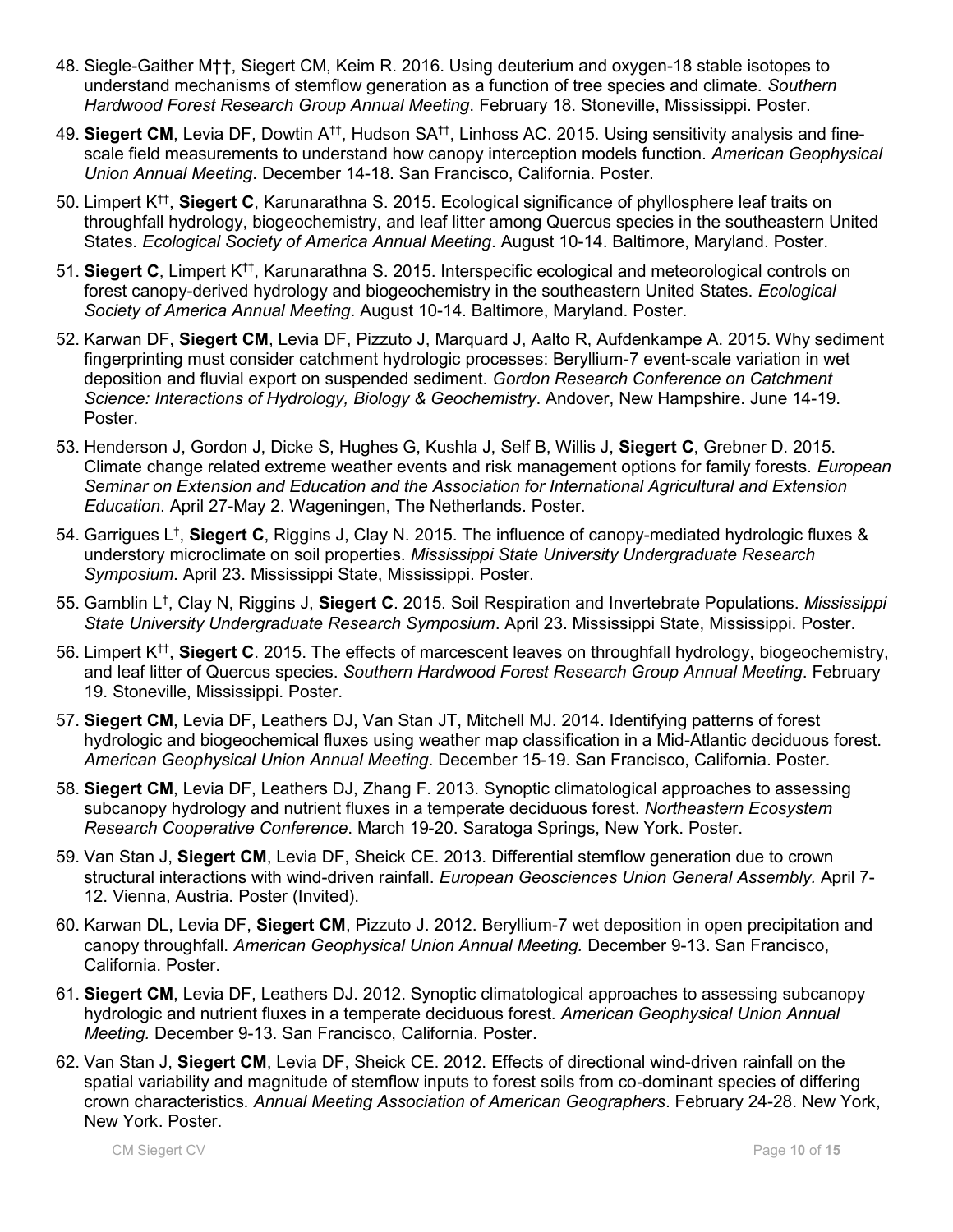- 63. Levia DF, Van Stan JT, **Siegert CM**, Inamdar S, Mitchell M, Mage S, McHale P. 2010. Atmospheric deposition and corresponding variability of throughfall and stemflow chemistry across temporal scales in a mid-Atlantic broadleaved deciduous forest. *American Geophysical Union Annual Meeting*. December 13- 17. San Francisco, California. Poster.
- 64. **Siegert CM**, Levia DF. 2010. Seedling stomatal conductance and transpiration response to microclimate: a case study of naturally occurring species of varying shade tolerance. *American Geophysical Union Annual Meeting*. December 13-17. San Francisco, California. Poster.
- 65. **Siegert CM**, Levia DF. 2009. An investigation into the transpiration and stomatal conductance rates of three co-occurring seedling species of varying shade tolerance. *Annual Meeting Association of American Geographers*. March 22-27. Las Vegas, Nevada. Poster.

# *Other Scholarly Presentations – 8 presentations*

- 1. Alexander HD, Berry A, **Siegert CM**, Paulson A. 2019. Ecological Society of America Field Trip: Exploring Bernheim Arboretum and Research Forest: From Fire Ecology to Streamside Restoration to Beautiful Gardens.
- 2. Riggins JJ, Clay NA, Tang JD, **Siegert CM**, Levarón O, Hofstetter R. 2018. Bark beetles, decomposers, and the carbon cycle. Universidad Nacional de Ciencias Forestales. June 27. Siguatepeque, Honduras. Presenter: Riggins. (Invited)
- 3. Clay NA, Tang JD, **Siegert CM**, Riggins JJ, Levarón O, Hofstetter R. 2018. Decomposition and decomposers. Universidad Nacional de Ciencias Forestales. June 27. Siguatepeque, Honduras. Presenter: Clay. (Invited)
- 4. Tang JD, **Siegert CM**, Riggins JJ, Clay NA, Levarón O, Hofstetter R. 2018. Role of fungi in biodeterioration. Universidad Nacional de Ciencias Forestales. June 27. Siguatepeque, Honduras. Presenter: Tang. (Invited)
- 5. **Siegert CM**, Riggins JJ, Clay NA, Tang JD, Levarón O, Hofstetter R. 2018. Bark beetles and nutrient cycles. Universidad Nacional de Ciencias Forestales. June 27. Siguatepeque, Honduras. Presenter: **Siegert**. (Invited)
- 6. Water and nutrient cycles in forest ecosystems: the role of the tree canopy. Georgia State University, Department of Geosciences, Atlanta, Georgia. January 23, 2018. (Invited)
- 7. Riggins JJ, Clay NA, Tang J, **Siegert CM**, Levarón O, Hofstetter R. 2017. Bark beetles, decomposers, and the carbon cycle. National Dialog on Southern Pine Beetle Risk Mitigation. June 17. Tegucigalpa, Honduras. Presenter: Riggins. (Invited)
- 8. Identifying patterns of forest hydrologic and biogeochemical fluxes using weather map classification. University of Alabama, Department of Geography. November 6, 2015. (Invited).
- 9. Assessing subcanopy biogeochemical fluxes in an eastern deciduous forest in the U.S. using methods from synoptic climatology. Louisiana State University School of Renewable Natural Resources. March 12, 2014. (Invited).

#### *Non-Scholarly Presentations – 14 presentations*

- 1. Forestry Best Management Practices for Water Quality. Advisory Board Meeting for Enviva Biomass. November 19, 2019. (Invited).
- 2. Water and Nutrients in Forest Ecosystems: the Role of the Tree Canopy. Quarterly Meeting of the Society of American Foresters Mississippi Loblolly Chapter. April 4, 2019. (Invited).
- 3. Water and Nutrients in Forest Ecosystems: the Role of the Tree Canopy. Louisiana Tech University Department of Biological Sciences Seminar. October 1, 2018. (Invited).
- 4. Forests and the Water Cycle. Quarterly Meeting of the Benton County Forestry Association. September 15, 2016. (Invited)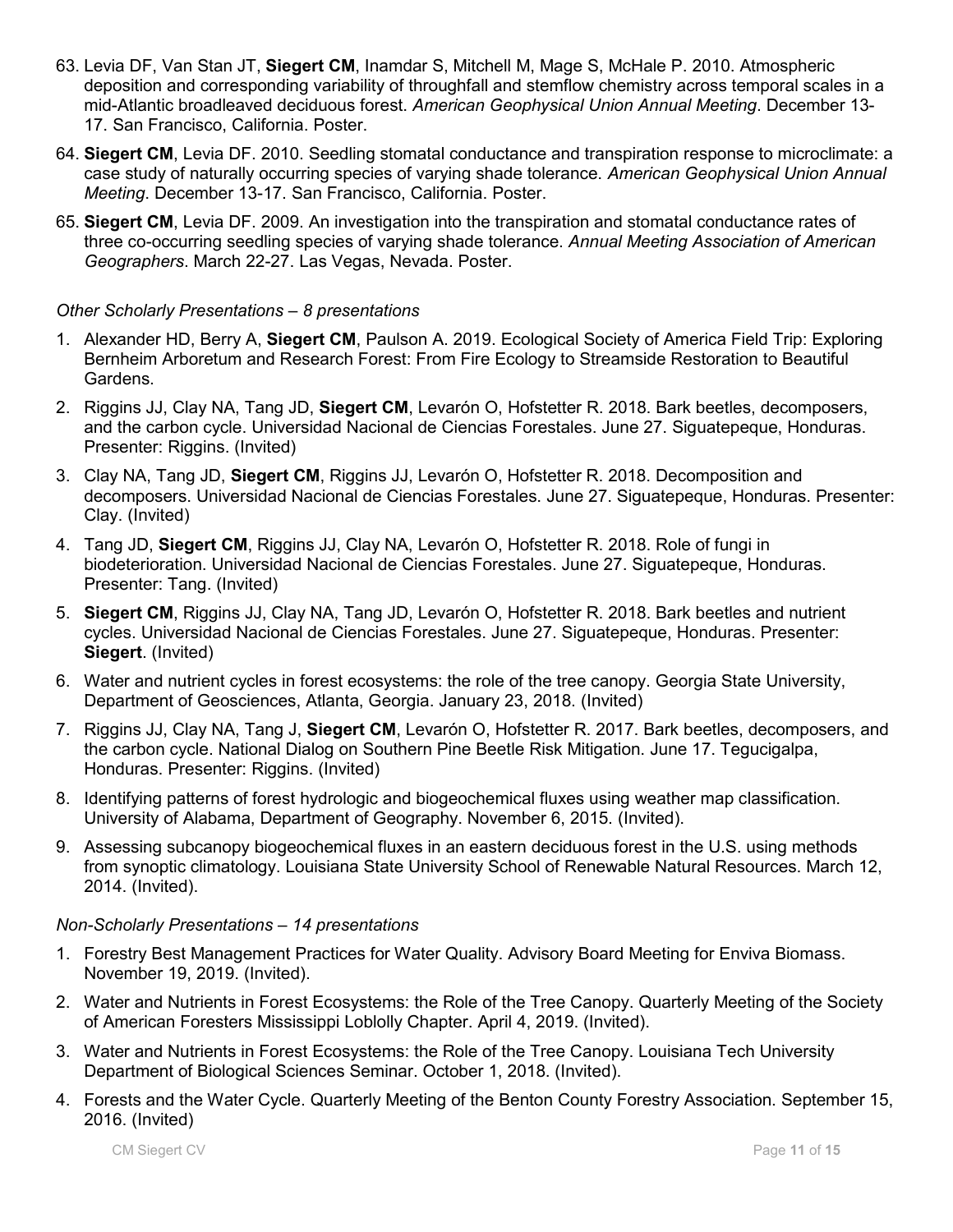- 5. Extreme Weather Events and Risk Management Options for Family Forests: Preparing for the Future: Weather and Climate Trends in Mississippi. Mississippi State University Extension Forestry Workshop. Holly Springs, Mississippi. February 10, 2016.
- 6. Extreme Weather Events and Risk Management Options for Family Forests: Preparing for the Future: Weather and Climate Trends in Mississippi. Mississippi State University Extension Forestry Workshop. Biloxi, Mississippi. September 18, 2015.
- 7. Extreme Weather Events and Risk Management Options for Family Forests: Preparing for the Future: Weather and Climate Trends in Mississippi. Mississippi State University Extension Forestry Workshop. Yalobusha, Mississippi. September 13, 2015.
- 8. Extreme Weather Events and Risk Management Options for Family Forests: Preparing for the Future: Weather and Climate Trends in Mississippi. Mississippi State University Extension Forestry Workshop. Quitman, Mississippi. March 30, 2015.
- 9. Extreme Weather Events and Risk Management Options for Family Forests: Preparing for the Future: Weather and Climate Trends in Mississippi. Mississippi State University Extension Forestry Workshop. Senatobia, Mississippi. March 26, 2015.
- 10. Extreme Weather Events and Risk Management Options for Family Forests: Preparing for the Future: Weather and Climate Trends in Mississippi. Mississippi State University Extension Forestry Workshop. Magnolia, Mississippi. March 23, 2015.
- 11. Extreme Weather Events and Risk Management Options for Family Forests: Preparing for the Future: Weather and Climate Trends in Mississippi. Mississippi State University Extension Forestry Workshop. Rankin, Mississippi. March 16, 2015.
- 12. Extreme Weather Events and Risk Management Options for Family Forests: Preparing for the Future: Weather and Climate Trends in Mississippi. Mississippi State University Extension Forestry Workshop. Grenada, Mississippi. March 12, 2015.
- 13. Extreme Weather Events and Risk Management Options for Family Forests: Preparing for the Future: Weather and Climate Trends in Mississippi. Mississippi State University Extension Forestry Workshop. Starkville, Mississippi. March 3, 2015.
- 14. Extreme Weather Events and Risk Management Options for Family Forests: Preparing for the Future: Weather and Climate Trends in Mississippi. Mississippi State University Extension Forestry Workshop. Belden, Mississippi. February 27, 2015.

# **PROFESSIONAL ACTIVITIES**

**2019** Ecological Society of America Field Trip: Exploring Bernheim Arboretum and Research Forest: From Fire Ecology to Streamside Restoration to Beautiful Gardens. Organizers: Alexander HD (Chair), Berry A, **Siegert CM** (Co-Chair), Paulson A.

20<sup>th</sup> Biennial Southern Silvicultural Research Conference: Student Competition Judge.

- **2018** Ecological Society of America Organized Oral Session OOS 28: Mesophication of Eastern Oak Forests: Vulnerability and Resilience with the Loss of Fire Disturbances. Organizers: Alexander HD (Chair), **Siegert CM** (Moderator), Varner JM.
- **2017** American Geophysical Union Conference Session B51E: Impacts to Water and Nutrient Cycles in Ecosystems Following Disturbance I Posters. Organizers: Atkins JW, **Siegert CM** (Chair), Alexander HD, Renninger HJ.

American Geophysical Union Conference Session B54B: Impacts to Water and Nutrient Cycles in Ecosystems Following Disturbance II. Organizers: Atkins JW, **Siegert CM** (Chair), Alexander HD, Renninger HJ.

CM Siegert CV Page **12** of **15**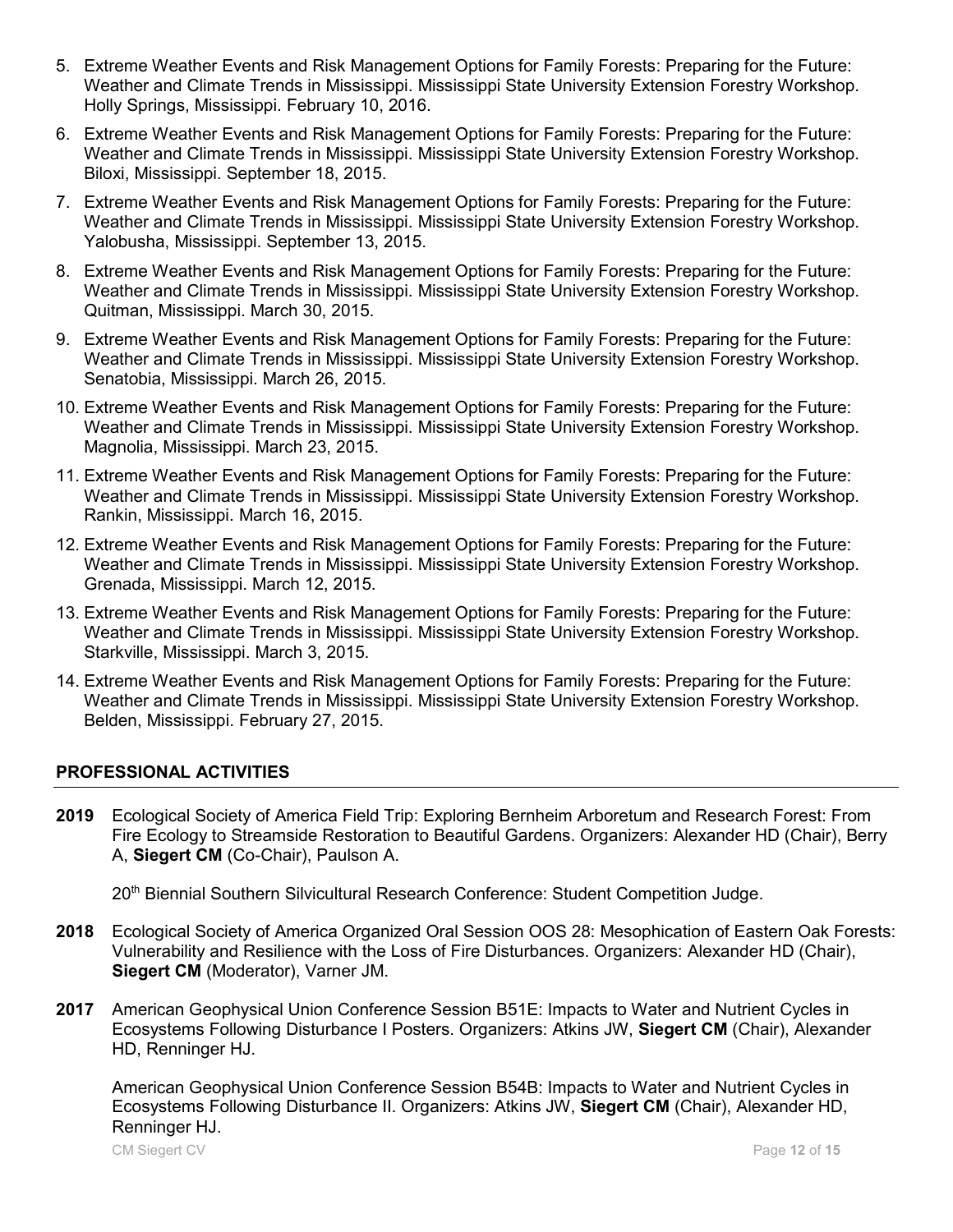American Geophysical Union Annual Meeting: Outstanding Student Poster Awards Judge.

Mississippi Water Resources Conference Session: Climate and Agronomics. Moderator: **Siegert, CM.**

Mississippi Water Resources Conference: Student Competition Judge.

19<sup>th</sup> Biennial Southern Silvicultural Research Conference: Student Competition Judge.

- **2016** Mississippi Water Resources Conference Session: Ecohydrology/Hydrology II. Moderator: **Siegert, CM.**
- **2015** American Geophysical Union Conference Session H11G: Precipitation-Vegetation Interactions: Advances in Interception Loss, Throughfall and Stemflow Research I Posters. Organizers: Carlyle-Moses D, Levia DF, **Siegert CM**, Van Stan JT.

American Geophysical Union Conference Session H13Q: Precipitation-Vegetation Interactions: Advances in Interception Loss, Throughfall and Stemflow Research II. Organizers: Carlyle-Moses D, Levia DF, **Siegert CM** (Co-Chair), Van Stan JT.

American Geophysical Union Annual Meeting: Outstanding Student Poster Awards Judge.

Ecological Society of America: Buell and Bran Awards Student Poster Competition Judge.

Mississippi Water Resources Conference: Spatial and temporal controls on surface and groundwater hydrology in the Mississippi Delta: novel methods, measurements, and modeling. Organizers: **Siegert CM**, Linhoss A.

- **2014** American Geophysical Union Annual Meeting: Outstanding Student Poster Awards Judge.
- **2013** American Geophysical Union Annual Meeting: Outstanding Student Poster Awards Judge.

#### **TEACHING**

#### 2013-current **Mississippi State University, Department of Forestry**

#### *Instructor of Record*

- FO 3012 Introduction to Forest Communities
- FO 4000 Directed Individual Study: Forest Hydrology & Fire
- FO 4000 Directed Individual Study: Hydrology of Short Rotation Woody Crops
- FO 4000 Directed Individual Study: Research and Professional Development
- FO 4000 Directed Individual Study: Research Methods and Analysis
- FO 4000 Directed Individual Study: Research Methods in Forest Soils
- FO 4000 Directed Individual Study: Water Quality Monitoring and Assessment
- FO 4463/6468 Forest Hydrology and Watershed Management
- FO 4483/6483 Forest Soils
- FO 4990/6990 Special Topic- Ecosystem Management in Cities and Towns
- FO 7000 Directed Individual Study: Forest Hydrology Methods
- CM Siegert CV Page **13** of **15** FO 7000 Directed Individual Study: Research and Professional Development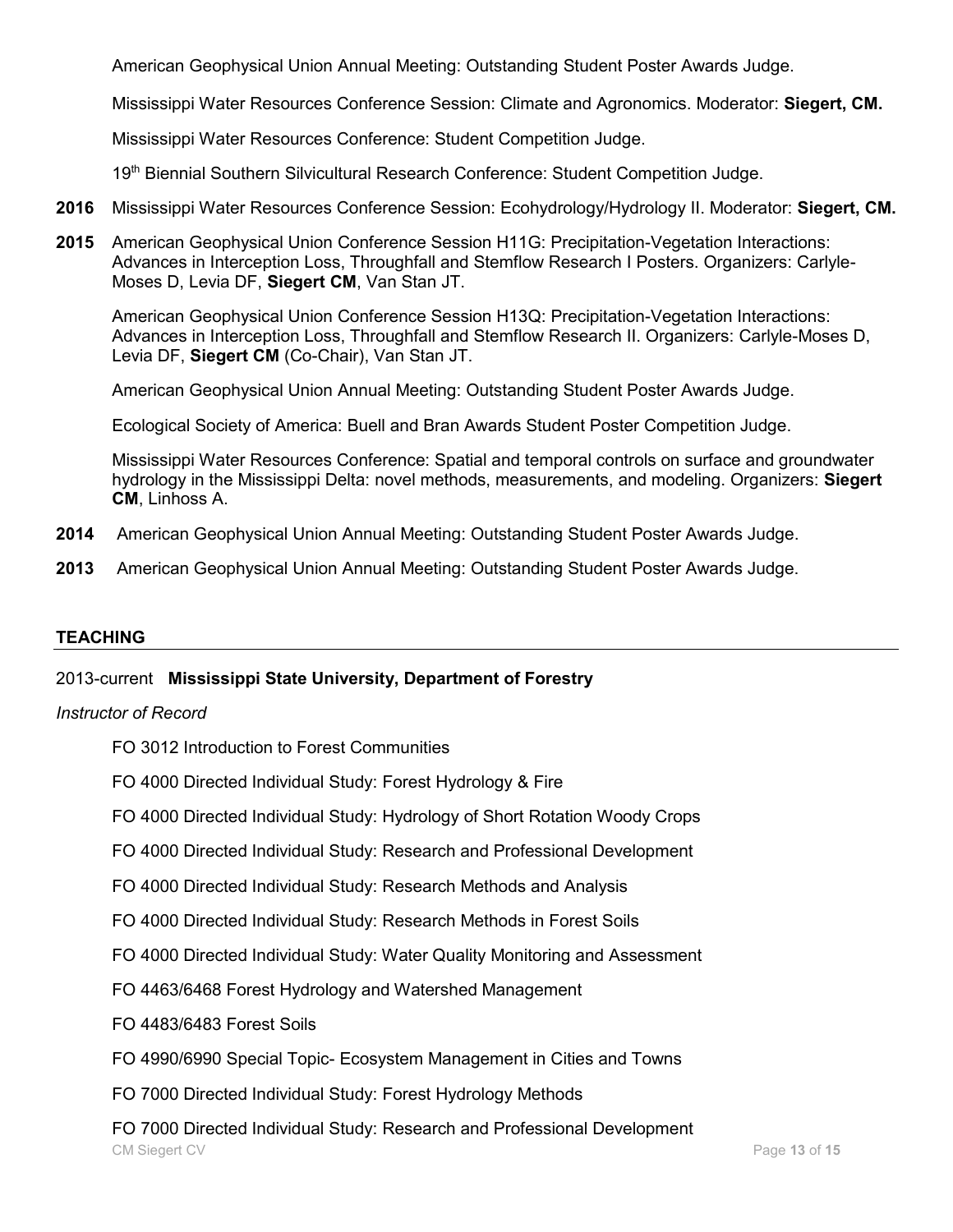FO 7000 Directed Individual Study: Southern Forested Wetlands

FO 8990 Special Topic- Nutrient Cycling in Forest Ecosystems

FO 8990 Special Topic- Water and Nutrient Cycles in Forests

NREC 4423 Environmental Assessments

#### *Guest Instructor*

ABE 8911 Agricultural and Biological Engineering Seminar

FO 4123/6423 Forest Ecology

FO 8111 Graduate Seminar

FO 8990 Special Topic- Emerging Issues in Forest Ecosystems

NREC 3213 Environmental Measurements

WFA 4383/6383 Wetlands Ecology and Management

#### 2009-2013 **University of Delaware, Department of Geography**

GEOG 152 Climate and Life

GEOG 235 Conservation of Natural Resource

#### **GRADUATE STUDENTS**

- 1. Casey Beam (M.S. In Progress) Practical and effective methods of *Microstegium vimineum* removal for private landowners.
- 2. William Kruckeberg (M.S. In Progress) Impacts of Prescribed Fire on Soil Erosion Potential in Northern Mississippi.
- 3. Thu Ya Kyaw (Ph.D. In Progress) Multifunctional ecosystems: nitrogen mitigation by short rotation woody crops in the Lower Mississippi Alluvial Valley.
- 4. Kimberlyn Pace (M.S. In Progress) Carbon and nitrogen dynamics of coarse woody debris decomposition: interactions among bark beetles, fungi, and termites.
- 5. Natasha Drotar (M.S. 2020) Effects of tree morphology on rainwater partitioning in an upland oak forest.
- 6. Mercedes L. Siegle-Gaither (M.S. 2017) Using deuterium and oxygen-18 stable isotopes to understand mechanisms of stemflow generation as a function of tree species and climate.
- 7. Katy E. Limpert (M.S. 2016) The ecological significance of phyllosphere leaf traits on throughfall hydrology, biogeochemistry, and leaf litter quality among oak (Quercus spp.) species in the Southeastern United States.
- 8. Jacob Landfield (not completed) Hydrologic and biogeochemical fluxes of stemflow from southern pine beetle outbreaks in a loblolly pine forest.

#### **PROFESSIONAL APPOINTMENTS**

| Associate Editor, Forest Science | $2019 - present$ |
|----------------------------------|------------------|
| Associate Editor, Plant Ecology  | $2019 - present$ |
| Advisory Board, Enviva Biomass   | 2019 - present   |

CM Siegert CV Page **14** of **15**